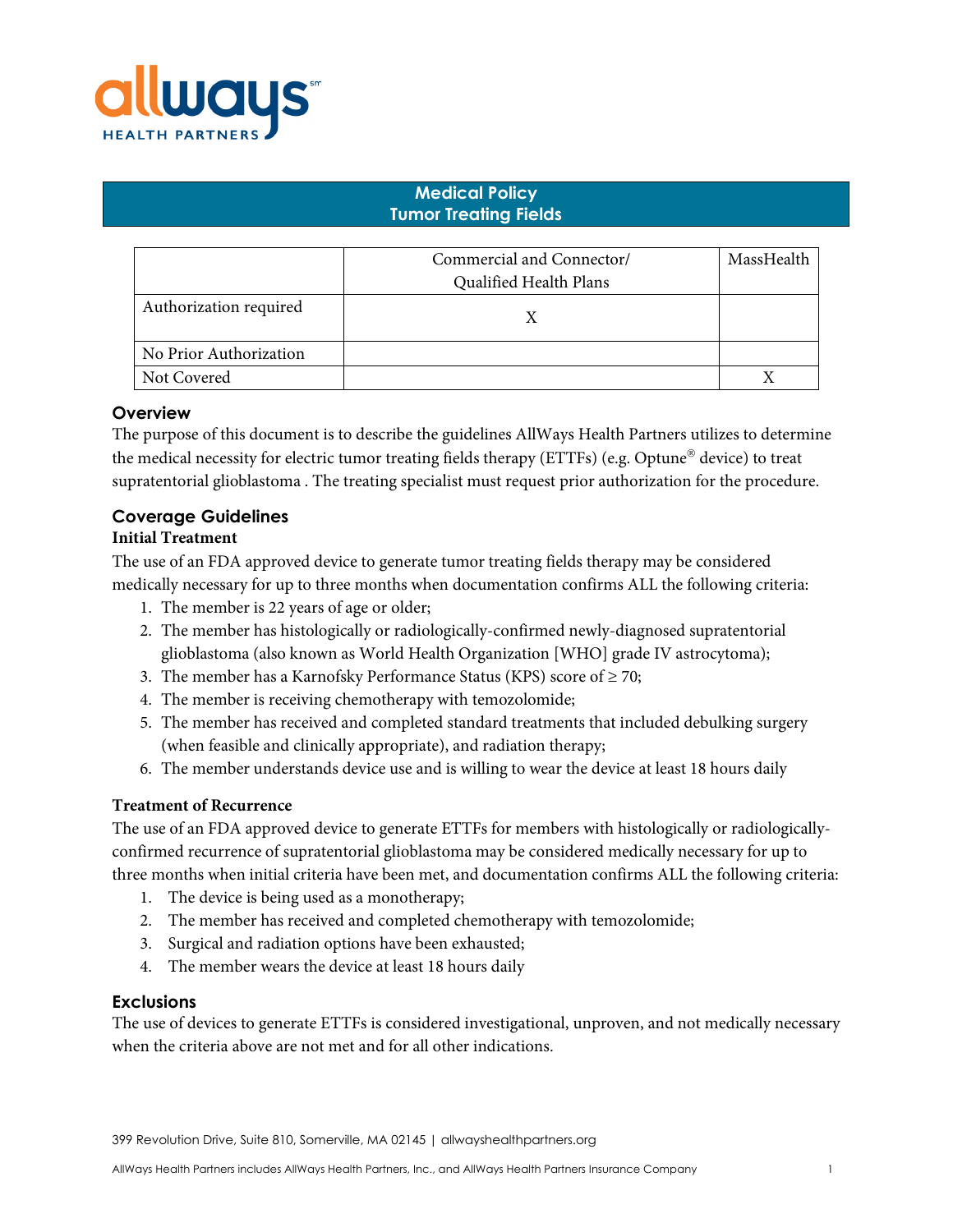

### **Definitions**

Electric Tumor Treatment Field Therapy (ETTFs), Also known as Tumor-treating fields, electric tumor treatment field therapy, and TTFields. TTF is a noninvasive technology intended to treat glioblastoma on an outpatient basis and at home using electrical fields. It is founded on the principle that low intensity, intermediate frequency electric currents delivered to the malignant tumor site by insulated electrodes placed on the skin surface can disrupt rapid cell division and may destroy proliferating cells in brain tumors.

Glioblastoma: A fast-growing type of central nervous system tumor that forms from glial (supportive) tissue of the brain and spinal cord and has cells that look very different from normal cells. Glioblastoma multiforme usually occurs in adults and affects the brain more often than the spinal cord. Also called GBM, glioblastoma multiforme, and grade IV astrocytoma.

Karnofsky Performance Status (KPS): A standard way of measuring the ability of cancer patients to perform ordinary tasks. KPS scores range from 0 to 100. A higher score means a person is better able to carry out daily activities. KPS may be used to determine a patient's prognosis, to measure changes in a patient's ability to function, or to decide if a patient could be included in a clinical trial.

Supratentorial: The upper portion of the brain comprised of the cerebrum and the diencephalon.

# **Karnofsky Performance Status Score**

A 10 point scale used by healthcare providers to quickly evaluate how an individual is feeling. This scale is used within the clinical guidelines' algorithm.

- 100 Able to work. Normal; No complaints; No evidence of disease.
- 90 Able to work. Able to carry on normal activity; Minor symptoms.
- 80 Able to work. Normal activity with effort; some symptoms.
- 70 Independent; not able to work. Cares for self; Unable to carry on normal activity.
- 60 Disabled; dependent. Requires occasional assistance; cares for most needs.
- 50 Moderately disabled; dependent. Requires considerable assistance and frequent care.
- 40 Severely disabled; dependent. Requires special care and assistance.
- 30 Severely disabled. Hospitalized, death not imminent.
- 20 Very sick. Active supportive treatment needed.
- 10 Moribund. Fatal processes are rapidly progressing.

# **CPT/HCPC Codes**

| <b>Authorized CPT/HCPCS Codes</b> | <b>Code Description</b>                                         |  |
|-----------------------------------|-----------------------------------------------------------------|--|
|                                   | Electrode/transducer for use with electrical stimulation device |  |
| A4555                             | used for cancer treatment, replacement only                     |  |

# **Effective**

April 2022: Annual Review. Overview and Coverage sections changed to edit name of tumor to "glioblastoma". Under Treatment Recurrence, added requirement "surgical and radiation options have been exhausted". References updated.

399 Revolution Drive, Suite 810, Somerville, MA 02145 | allwayshealthpartners.org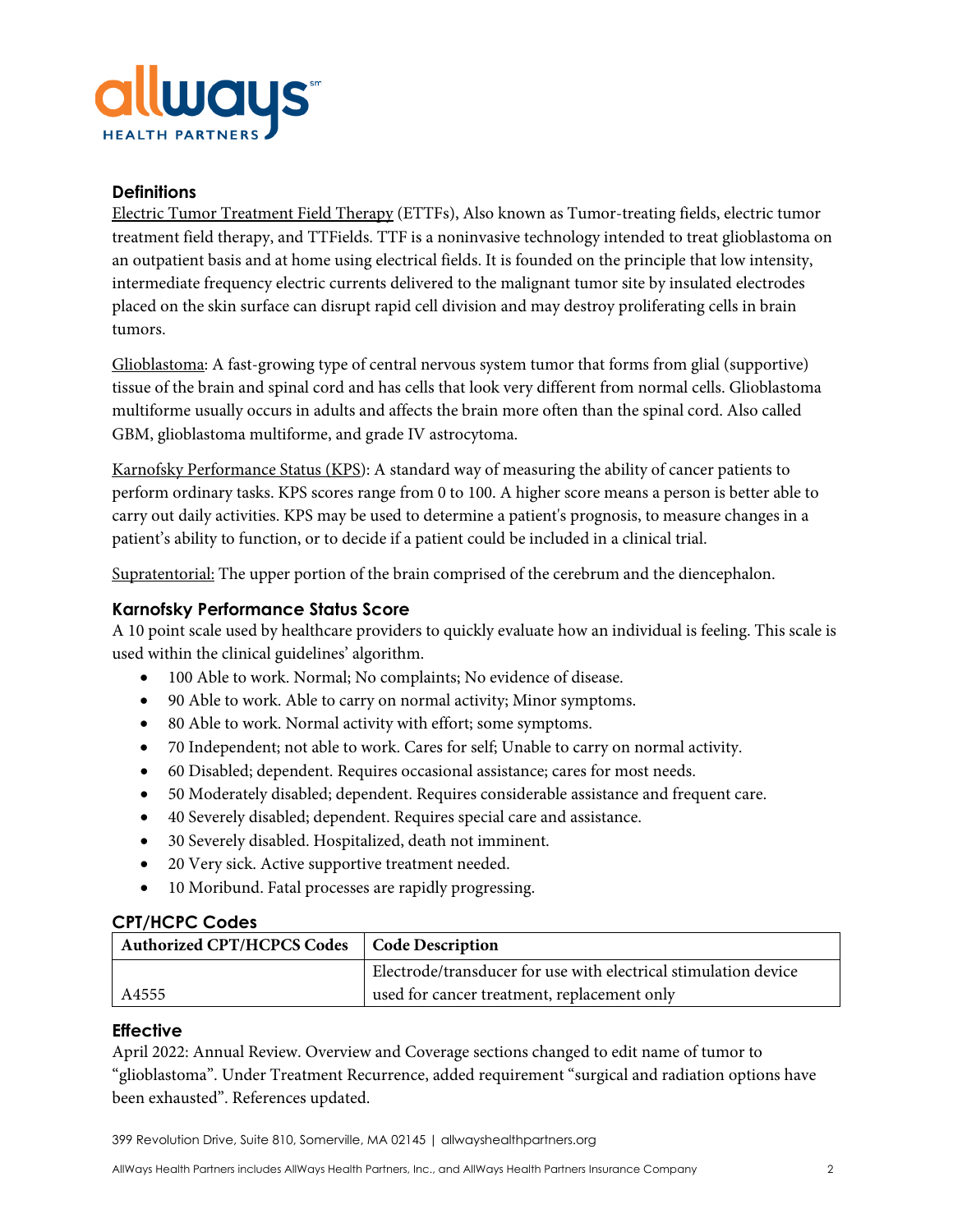

March 2021: Effective Date.

### **References**

Burri SH, Gondi V, Brown PD, Mehta MP. The evolving role of tumor treating fields in managing glioblastoma: guide for oncologists. Am J Clin Oncol. 2018; 41(2):191-196.

Hayes, Inc. Hayes Health Technology Assessment. Tumor Treating Fields (Optune) for Treatment of Glioblastoma. Lansdale, PA: Hayes, Inc.; December 2019.

Karnofsky Performance Status Scale: Karnofsky Performance Status Scale. Emedicine.medscape.com. https://emedicine.medscape.com/article/2172510-overview. Published 2014.

Kim CY, Paek SH, Nam DH, et al. Tumor treating fields plus temozolomide for newly diagnosed glioblastoma: a sub-group analysis of Korean patients in the EF-14 phase 3 trial. J Neurooncol. 2020 Feb;146(3):399-406.

Marenco-Hillembrand L, Wijesekera O, Suarez-Meade P, et al. Trends in glioblastoma: outcomes over time and type of intervention: a systematic evidence based analysis. J Neurooncol. 2020 Apr;147(2):297- 307.

Mrugala MM, Engelhard HH, Dinh Tran D, et al. Clinical practice experience with NovoTTF-100A™ system for glioblastoma: The Patient Registry Dataset (PRiDe). Semin Oncol 2014; 41 Suppl 6:S4.

National Cancer Institute (NCI) Dictionary of Cancer Terms. Available at: https://www.cancer.gov/publications/dictionaries/cancer-terms. Accessed November 20, 2021.

National Comprehensive Cancer Network (NCCN). NCCN Clinical Practice Guidelines in Oncology (NCCN Guidelines). Central Nervous System Cancers. Version 2.2021 – September 8, 2021.

Optune Treatment. 2018. Available at: https://www.optune.com/. Accessed December 1, 2020.

Ram Z, Kim CY, Hottinger AF, et al. Efficacy and Safety of Tumor Treating Fields (TTFields) in Elderly Patients with Newly Diagnosed Glioblastoma: Subgroup Analysis of the Phase 3 EF-14 Clinical Trial. Front Oncol. 2021 Sep 27;11:671972. doi: 10.3389/fonc.2021.671972. PMID: 34692470; PMCID: PMC8526342.

Regev O, Merkin V, Blumenthal DT, et al. Tumor-Treating Fields for the treatment of glioblastoma: a systematic review and meta-analysis. Neurooncol Pract. 2021 Apr 20;8(4):426-440.

Rulseh AM, Keller J, Klener J, et al. Long-term survival of patients suffering from glioblastoma multiforme treated with tumor-treating fields. World J Surg Oncol. 2012; 10:220

Stupp, R., Wong, ET., Kanner, AA., et al. NovoTTF-100A versus physician's choice chemotherapy in recurrent glioblastoma: A randomized phase III trial of a novel treatment modality. *Eur J Cancer.* 2012; 48(14):2192-2202.

<sup>399</sup> Revolution Drive, Suite 810, Somerville, MA 02145 | allwayshealthpartners.org